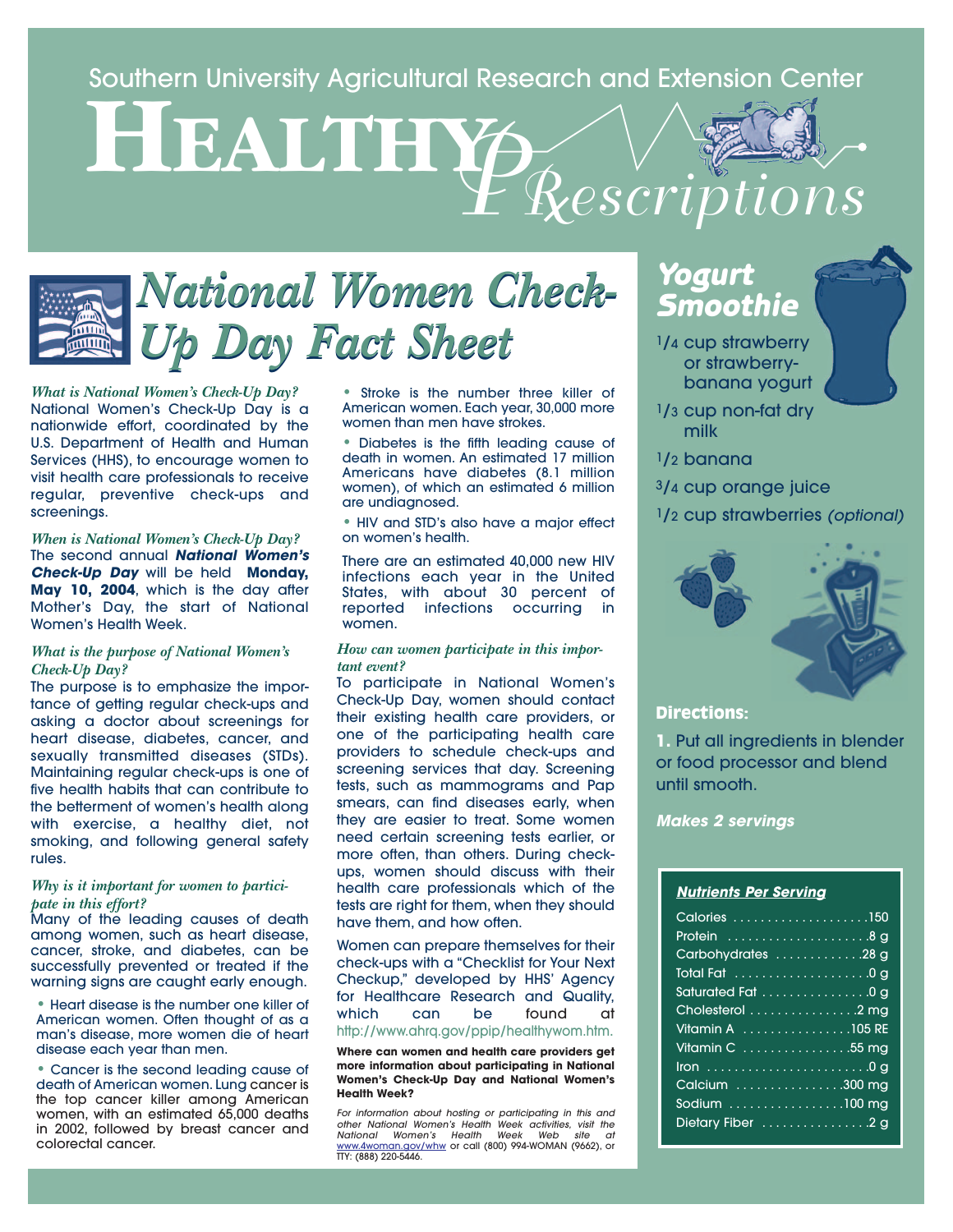# **2004 NATIONAL HEALTH & NUTRITION OBSERVANCES**

# **MAY**

Asthma & Allergy Awareness Month Better Hearing & Speech Month Better Sleep Month Clean Air Month Correct Posture Month Healthy Vision Month Hepatitis Awareness Month Lyme Disease Awareness Month Mental Health Month National Neurofibromatosis Month National Arthritis Month & Annual Arthritis Walk National Physical Fitness & Sports Month National Digestive Diseases Awareness Month National Sight-Saving Month National High Blood Pressure Education Month National Stroke Awareness Month National Osteoporosis Awareness & Prevention Month National Teen Pregnancy Prevention Month National Trauma Awareness Month Older Americans Month Skin Cancer Awareness Month Tuberous Sclerosis Awareness Month Brain Tumor Action Week **(2nd-8th)** Children's Mental Health Week **(2nd-8th)** National Mental Health Counseling Week **(2nd-8th)** Melanoma Monday **(3rd)** North American Occupational Safety & Health Week **(2nd-8th)** Childhood Depression Awareness Day **(4th)** National Anxiety Disorders Screening Day **(5th)** National Women's Health Week **(9th-15th)** Food Allergy Awareness Week **(10th-16th)** Buckle Up America! Week **(24th-31st)** National Schizophrenia Awareness Day **(24th)** National Missing Children's Day **(25th)** Older Americans' Mental Health Week **(24th-30th)** National Senior Health & Fitness Day **(26th)**

National Stuttering Awareness Week **(10th-16th)** National Running & Fitness Week **(16th-22nd)** National Emergency Medical Services Week **(16th-22nd)** International Chronic Fatigue Syndrome Awareness Day **(12th)** National Alcohol & Other Drug-Related Birth Defects Week **(11th-17th)** World "No Tobacco"Day **(31st)**

# **JUNE**

Myasthenia Gravis Awareness Month National Aphasia Awareness Month National Scleroderma Awareness Month Vision Research Month Fire Works Eye Safety Month **(1st-July 4th)** National Cancer Survivors Day **(6th)** National Headache Awareness Week **(6th-12th)** National Men's Health Week **(14th-20th)** Helen Keller Deaf-Blind Awareness Week **(20th-26th)**



### **Resources/References:**

- 1. The National Women's Health Information Center: www.4woman.gov
- 2. National Osteoporosis Foundation: www.nof.org
- 3. University of Nebraska-Lincoln, Cooperative Extension in Lancaster County
- 4. Food and Drug Administration's Calcium Education program

### For Additional Resources contact

**Southern University Agricultural Research and Extension Center at (225) 771-2242.**

Southern University Agricultural Research and Extension Center, an entity of the Southern University System, Leodrey Williams, Chancellor, Leon R. Tarver II, System President, S. Albert Gilliam, Chairman, Board of Supervisors. It is issued in furtherance of the Cooperative Extension Work Act of December 1971, in cooperation with the U. S. Department of Agriculture. All educational programs conducted by the SU Agricultural Research and Extension Center are provided to all ages regardless of race, national origin, or disability. Fifteen hundred copies of this publication were printed at a cost of \$776.25.

© SUAREC Office of Technology Services • pub.86 • 1.5M • 5/04

# **SU Agricultural Research and Extension Center c/o Healthy Prescriptions** Post Office Box 10010

Baton Rouge, Louisiana 70813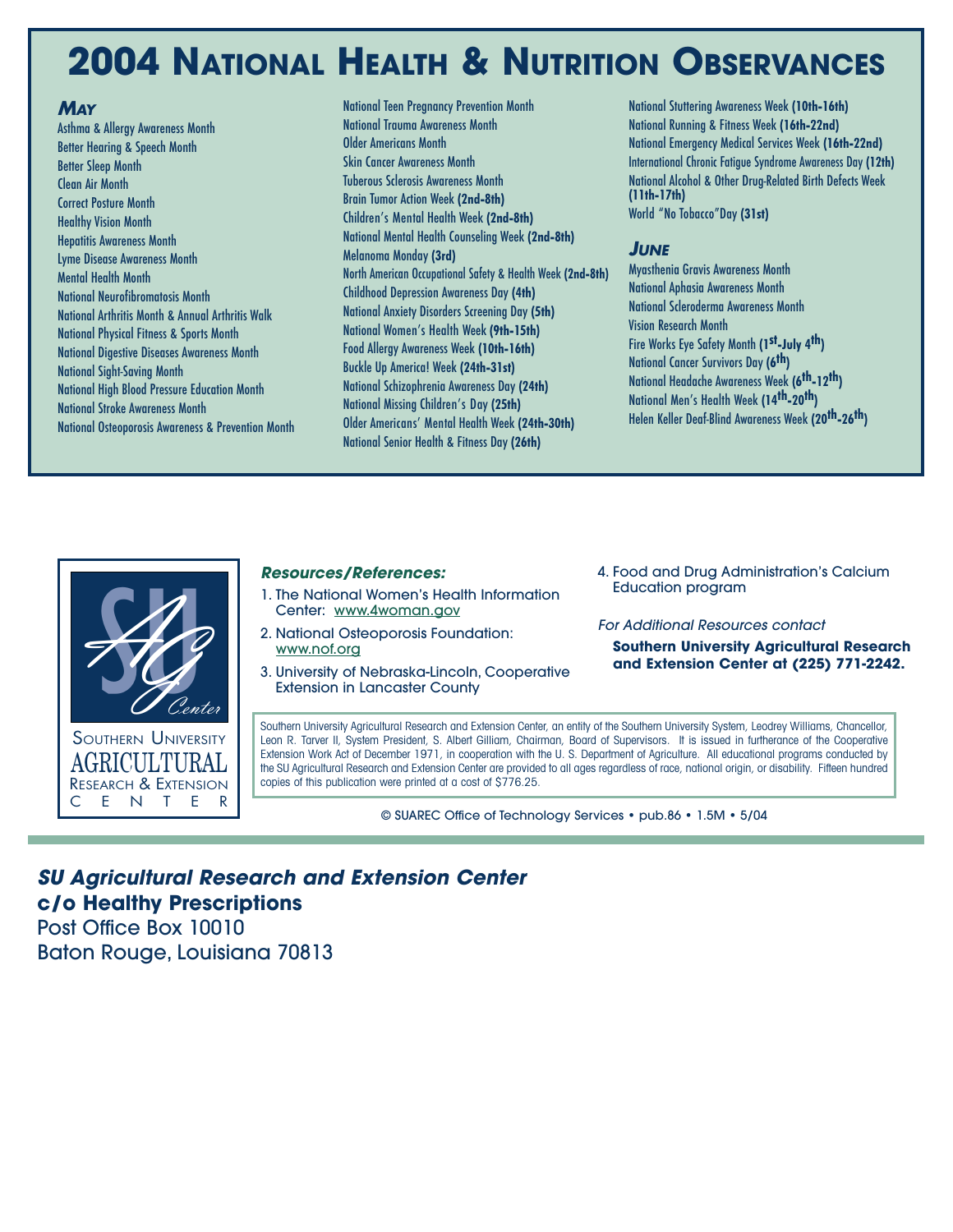# Southern University Agricultural Research and Extension Center

# **HEALTH** *PRescriptions*

# **NATIONAL ATIONAL WOMEN OMEN'SS HEALTH EALTH WEEK EEK**



**The Monday**<br>**T**rollowing Mother's Day, National Women's Check-Up Day, is the perfect opportunity to encourage moms, aunts,

sisters, spouses, and best friends to visit a health care professional to receive preventive services and screenings. Since many of the leading causes of death among women can be successfully prevented or treated if the warning signs are caught early enough, a reminder from loved ones to get a regular health check-up is one of the nicest gifts a woman can receive.

The top three causes of death among women are heart disease, cancer, and stroke. Heart disease is the number one killer of American women and, in fact, more women die of heart disease each year than men. Cancer is the second leading cause of death, with lung cancer

# **MAY/JUNE 2004**

Healthy Prescriptions is a bi-monthly newsletter published by the Southern University Agricultural Research and Extension Center. The newsletter is compiled by **Shantell Smith Jones**, Assistant Specialist-Health and **De'Shoin York Friendship**, Assistant Specialist- Nutrition. Design and Layout by **Donna Charles Badon**, Creative Specialist. This publication was made possible by a grant from the U.S. Department of Agriculture, Grant #99- ERHS-1-0483.

being the top cancer killer among American women followed by breast cancer and colorectal cancer. Stroke is the number three killer of American women. Each year, 30,000 more women than men have strokes.

The second annual National Women's Check-Up Day, Monday,

> May 10, marks the start of National Women's Health Week, coordinated by



the U.S. Department of Health and Human Services (HHS). This nationwide observance is to promote awareness of the measures women can take to prevent fatal and debilitating illnesses. According to HHS, maintaining regular check-ups, being physically active, eating a healthy diet, not smoking, and

following general safety rules are five health habits for improving women's health.



To participate in National Women's Check-Up Day, women should schedule appointments with their existing health care providers or contact one of the participating local community health centers, hospitals, or other health care providers to schedule check-ups

and screening services that day. Screening tests, such as mammograms and Pap smears, can find diseases early, when



they are easier to treat.

Some women need certain screening tests earlier, or more often, than others. During their check-ups, women should discuss with their health care professionals which of the tests are right for them, when they should have them, and how often. Women should consider the following screening tests:

- **• Mammograms** every 1 to 2 years starting at age 40
- **• Pap Smears** every 1 to 3 years if sexually active or are older than than 21
- **• Cholesterol Checks** regularly, starting at age 45 (If a smoker, diabetic, or if heart disease runs in the family, cholesterol checks should start at age 20)
- **• Blood Pressure** checked at least every 2 years



see **Screening Tests**, page 3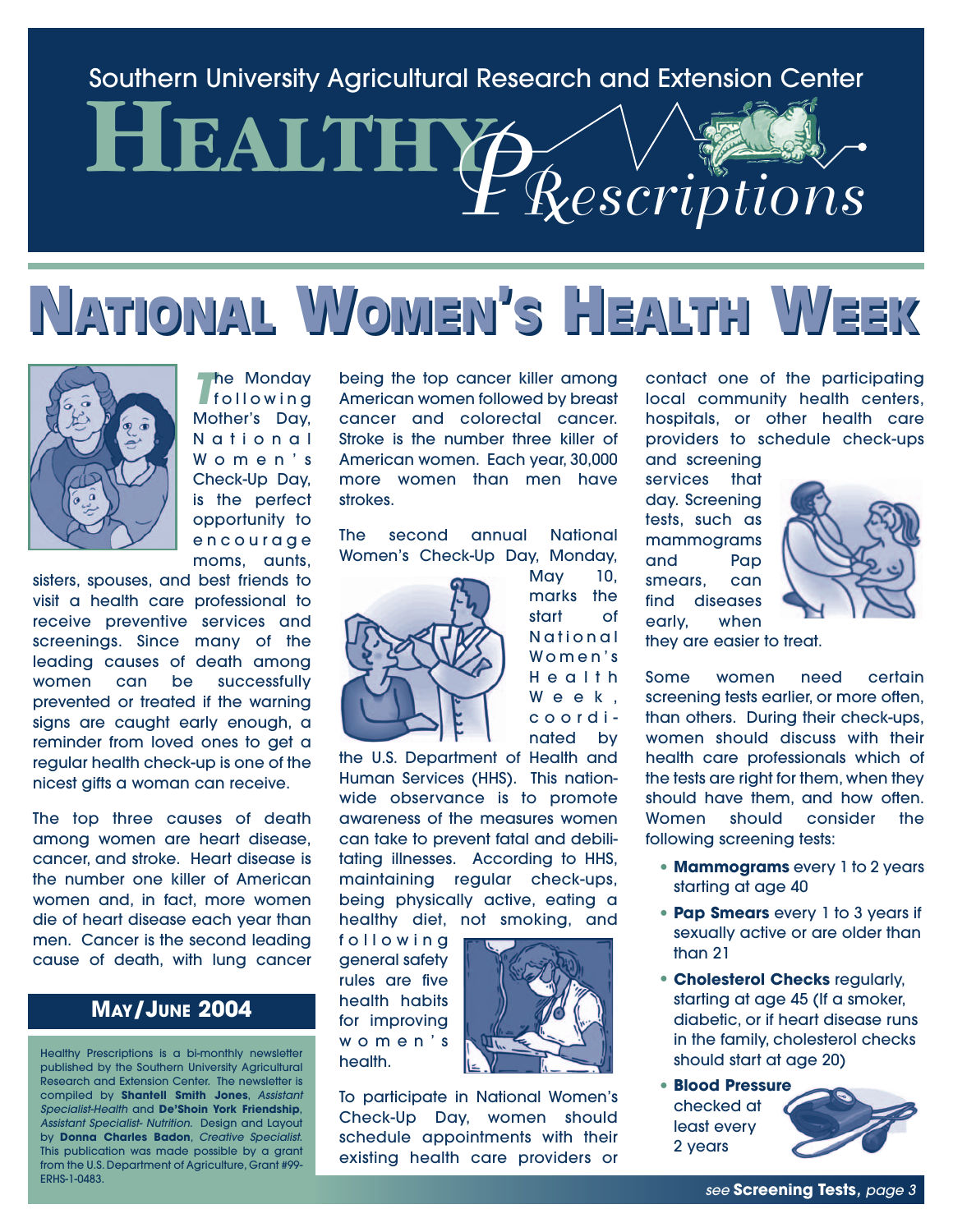# **Osteoporosis**

**O**steoporosis is a disease<br>
where the bones become fragile and more likely to break. If



not prevented or if left untreated, osteoporosis can progress painlessly until a bone breaks. These broken bones, also known as fractures, occur

typically in the hip, spine, and wrist. Any bone can be affected, but of special concern are fractures of the hip and spine. A hip fracture almost always requires hospitalization and major surgery. It can impair a person's ability to walk unassisted and may cause prolonged or permanent disability or even death. Spinal or vertebral fractures also have serious consequences, including loss of height, severe back pain, and deformity. Millions of Americans are at risk. While women are four times more likely than men to develop the disease, men also suffer from osteoporosis.

There are many factors that determine who will develop osteoporosis. The first step in prevention is to determine whether you are at risk, since not everyone is. The risk factors are:

**Age.** The older you are, the greater your risk of developing osteoporosis. Your bones become weaker and less dense as you age.



**Gender.** Your chances of developing osteoporosis are greater if you are a woman. Women have less bone tissue and lose bone more rapidly than men because of the changes involved in menopause.

**Family History and Personal History of Fractures as an Adult.** Susceptibility to fracture may be, in part, hereditary. Young women whose mothers have a history of vertebral fractures also seem to have reduced bone mass.

A personal history of a fracture as an adult also increases your fracture risk.

**Race.** Caucasian and Asian women are more likely to develop osteoporosis. However, African American



and Hispanic women are also at a significant risk for developing the disease.

**Bone Structure and Body Weight.** Small-boned and thin women (under 127 pounds) are at greater risk.

**Menopause/Menstrual History.** Normal or early menopause (brought about naturally or because of surgery) increases your risk of developing osteoporosis. In

addition, women who stop menstruating before menopause because of conditions such as anorexia or bulimia, or because of excessive physical exercise, may also lose bone tissue and develop osteoporosis.

**Lifestyle.** Current cigarette smoking, drinking too much alcohol, consuming an inadequate amount of calcium or getting little or no weight-bearing exercise, increases your chances of developing osteoporosis.

**Medications/Chronic Diseases.** A significant and often overlooked risk factor in the development of osteoporosis is the use of certain medications to treat chronic

medical conditions. Medications to treat disorders such as rheumatoid arthritis, endocrine disorders (i.e. an under-active thyroid), seizure disorders and gastroin-



testinal diseases may have side effects that can damage bone and lead to osteoporosis.

One class of drugs that has particularly damaging effects on the skeleton is glucocorticoids. The following drugs also can cause bone loss:

- excessive thyroid hormones
- anticonvulsants
- antacids containing aluminum
- gonadotrophin releasing hormones (GnRH), used for treatment of endometriosis
- methotrexate, for cancer treatment
- cyclosporine A, an immunosuppressive drug
- heparin
- cholestyramine, taken to control blood cholesterol levels.

For many people, these are lifesaving or life-enhancing drugs, and their use may be the

only way to achieve a better quality of life. That is why it is important to discuss the use of **W** these medications with your physician, and not stop or alter your medication dose on your own.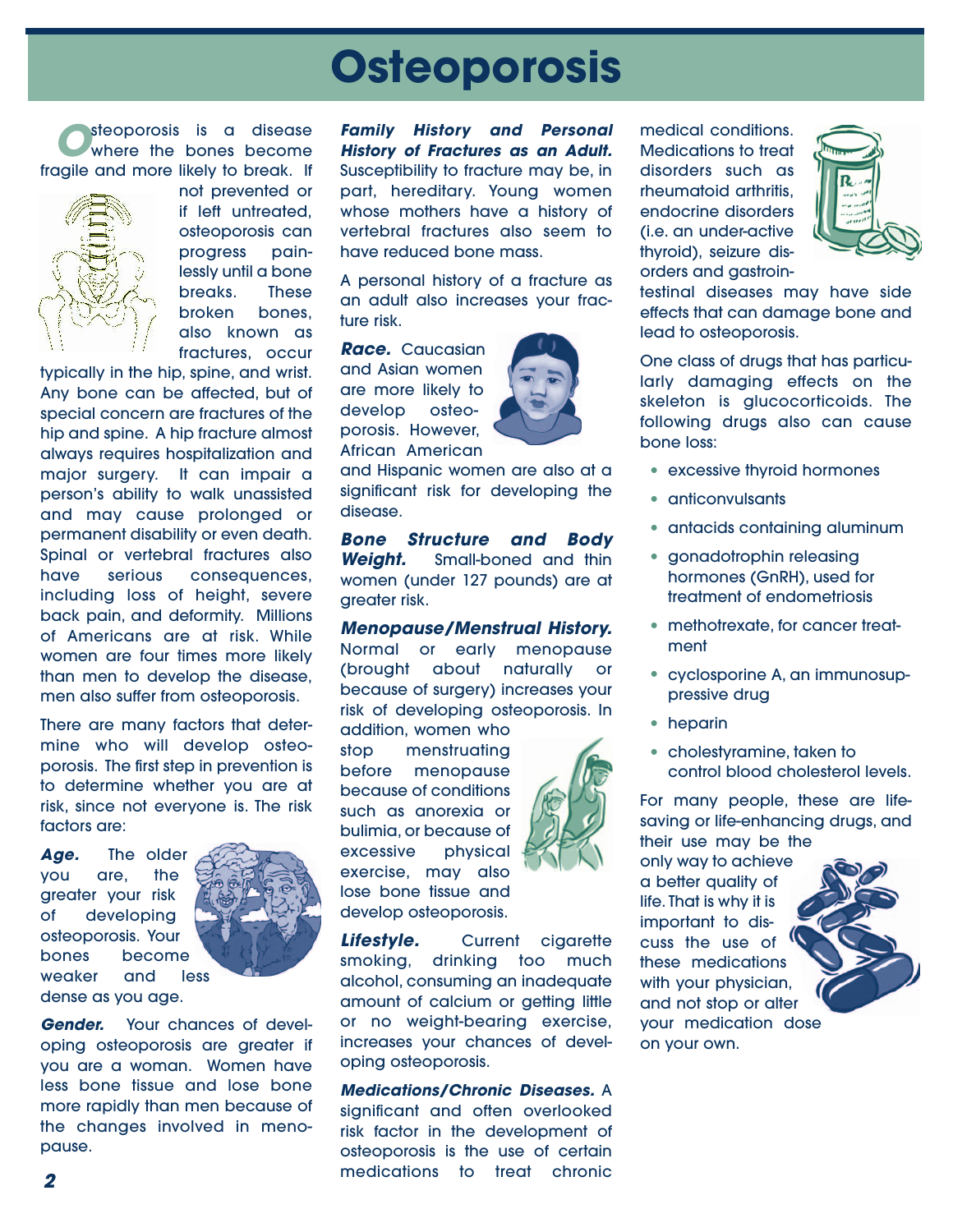# **Nutrition and Osteoporosis**

*by De'Shoin York Friendship* Nutrition Specialist

**T**en million Americans have osteoporosis and another 18 million have low bone mass, placing them at an in-



creased risk of developing osteoporosis. According to the National Osteoporosis Foundation, osteoporosis is often called the "silent disease" because bone loss occurs without symptoms. The first sign of osteoporosis may be a fracture that occurs as a result of a weakened bone. A sudden strain or bump may be all it takes to break a bone.

Though there are treatments for osteoporosis, there is currently no cure. That's why prevention is so very important. The National Osteoporosis Foundation recommends a combination of these four steps to help prevent osteoporosis:

• A balanced diet rich in calcium and vitamin D



• Weight-bearing exercise

• A healthy lifestyle with no smoking or excessive alcohol use

• Bone density testing and medications when appropriate.

# Recommended Daily Calcium and Vitamin D Intakes

The following chart gives the recommended daily calcium and vitamin D intakes for various ages. Calcium is an important component of bones, and vitamin D is essential for optimum calcium absorption. These amounts are based on the 1997 recommendations of the National Academy of Sciences. Depending on your situation, your physician may recommend slightly more than these levels.

Calcium, the major component of bones, is one of the dietary factors most frequently mentioned in relation to osteoporosis. We can use the product label to learn how much calcium is in packaged foods and in vitamin/mineral supplements.

**ORANGE**<br>JUICE



# **LACTOSE INTOLERANT?**

If you are lactoseintolerant, try these tips:

- Eat small portions of dairy foods.
- Combine dairy foods with other foods.
- Try non-milk dairy foods, like cheese or yogurt.
- Take a supplement for lactose intolerance.

However, if none of these suggestions work, consume other foods that are high in calcium like:

- Broccoli with cheese
- Collards
- Turnip Greens
- Kale
- Baked Beans with sauce
- Pork & Beans with sauce
- Orange Juice, calcium fortified

# **Screening Tests**, continued from page 1

- **• Colorectal Cancer Tests** starting at age 50
- **• Diabetes Tests** if diagnosed with high blood pressure or high cholesterol



- **• Depression Screening** should be discussed with doctor if feeling "down," sad, or hopeless with little interest or pleasure in doing things for 2 weeks straight
- **• Osteoporosis Tests** should start at age 65 to screen for osteoporosis (thinning of the bones); if between the ages of 60 and 64 and weigh 154 lbs. or less, testing should be discussed with doctor
- **• Chlamydia Tests** if age 25 or younger and sexually active if older, discuss testing with doctor; also, discuss testing for other sexually transmitted diseases with doctor

A "Checklist for Your Next Checkup," can be found at http://www.ahrq.gov/ppip/health ywom.htm or ordered by calling (800) 358-9295.

The prevention guide,"A Lifetime of Good Health. Your Guide to Staying Healthy," can be found at http://www.4woman.gov/pub/PG. English.pdf or ordered by calling (800) 994-WOMAN (9662).

For information about how to participate in National Women's Check-Up Day, visit the National Women's Health Information Center at www.4woman.gov/whw or call (800) 994-WOMAN (9662), or TTY: (888) 220-5446.